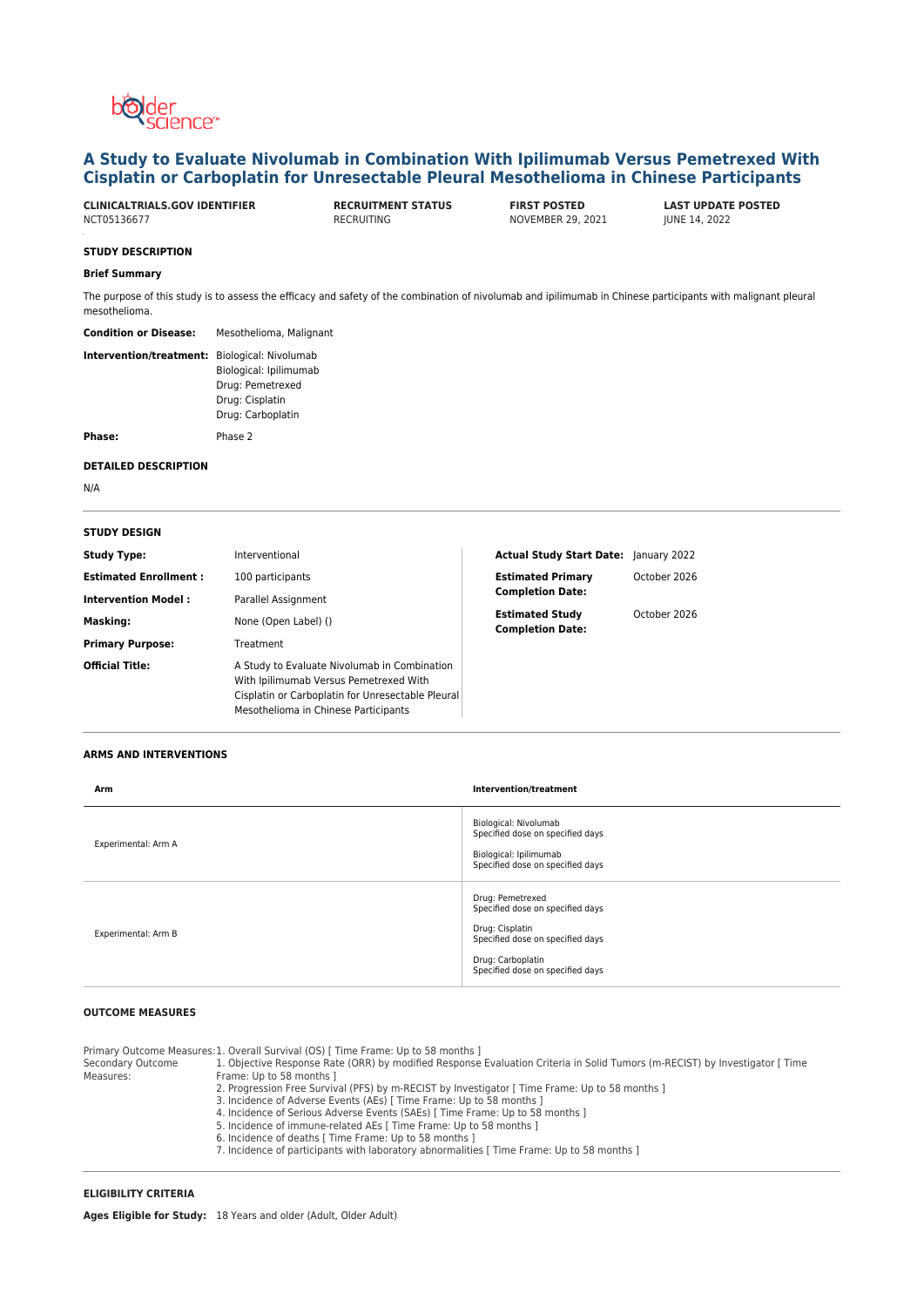# **Sexes Eligible for Study:** All

#### **Accepts Healthy Volunteers:** No

# **Criteria**

Inclusion Criteria:

Histologically proven diagnosis of Malignant Pleural Mesothelioma (MPM) with determination of epithelioid vs non-epithelioid histology Must have advanced unresectable disease that is not amenable to therapy with curative intent (surgery with or without chemotherapy) Available tumor samples for centralized testing Eastern Cooperative Oncology Group (ECOG) Performance Status of 0 to 1 Measurable disease Exclusion Criteria:

Primitive peritoneal, pericardial, testis or tunica vaginalis mesothelioma Brain metastasis, except if surgically resected or treated with stereotaxic radiotherapy Prior therapy for MPM (including chemotherapy, radical pleuropneumonectomy and non-palliative radiotherapy) Other protocol-defined inclusion/exclusion criteria apply

### **CONTACTS AND LOCATIONS**

## **Contacts**

Contact: BMS Study Connect Contact Center www.BMSStudyConnect.com 855-907-3286 [Clinical.Trials@bms.com](mailto:Clinical.Trials@bms.com) Contact: First line of the email MUST contain NCT # and Site #.

## **Locations**

| China, Beijing      | Local Institution - 0009 | Beijing   |
|---------------------|--------------------------|-----------|
| China, Heilongjiang | Local Institution - 0013 | Harbin    |
| China, Henan        | Local Institution - 0006 | Zhengzhou |
| China, Hunan        | Local Institution        | Changsha  |
| China, Hunan        | Local Institution - 0005 | Changsha  |
| China, Jiangsu      | Local Institution - 0015 | Yangzhou  |
| China, Jilin        | Local Institution - 0003 | Changchun |
| China, Liaoning     | Local Institution        | Shenyang  |
| China, Liaoning     | Local Institution - 0004 | Shenyang  |
| China, Liaoning     | Local Institution - 0021 | Shenyang  |
| China, Shanghai     | Local Institution        | Shanghai  |
| China, Tianjin      | Local Institution - 0007 | Tianjin   |
| China, Tianjin      | Local Institution - 0018 | Tianjin   |
| China, Yunnan       | Local Institution        | Kunming   |
| China, Zhejiang     | Local Institution        | Hangzhou  |
| China, Zhejiang     | Local Institution        | Hangzhou  |
| China, Zhejiang     | Local Institution - 0020 | Hangzhou  |
| China, Zhejiang     | Local Institution        | Ningbo    |
| China, Zhejiang     | Local Institution        | Ningbo    |
|                     |                          |           |

### **Sponsors and Collaborators**

Bristol-Myers Squibb

**Investigator**

Study Director : Bristol-Myers Squibb Bristol-Myers Squibb

#### **MORE INFORMATION**

| <b>Responsible Party:</b>                | Bristol-Myers Squibb       |
|------------------------------------------|----------------------------|
| <b>ClinicalTrials.gov</b><br>Identifier: | NCT05136677                |
| <b>Other Study ID</b><br><b>Numbers:</b> | CA209-6DW. U1111-1265-3913 |
| <b>First Posted:</b>                     | November 29, 2021          |
| <b>Last Update Posted:</b>               | June 14, 2022              |
| <b>Last Verified:</b>                    | June 2022                  |